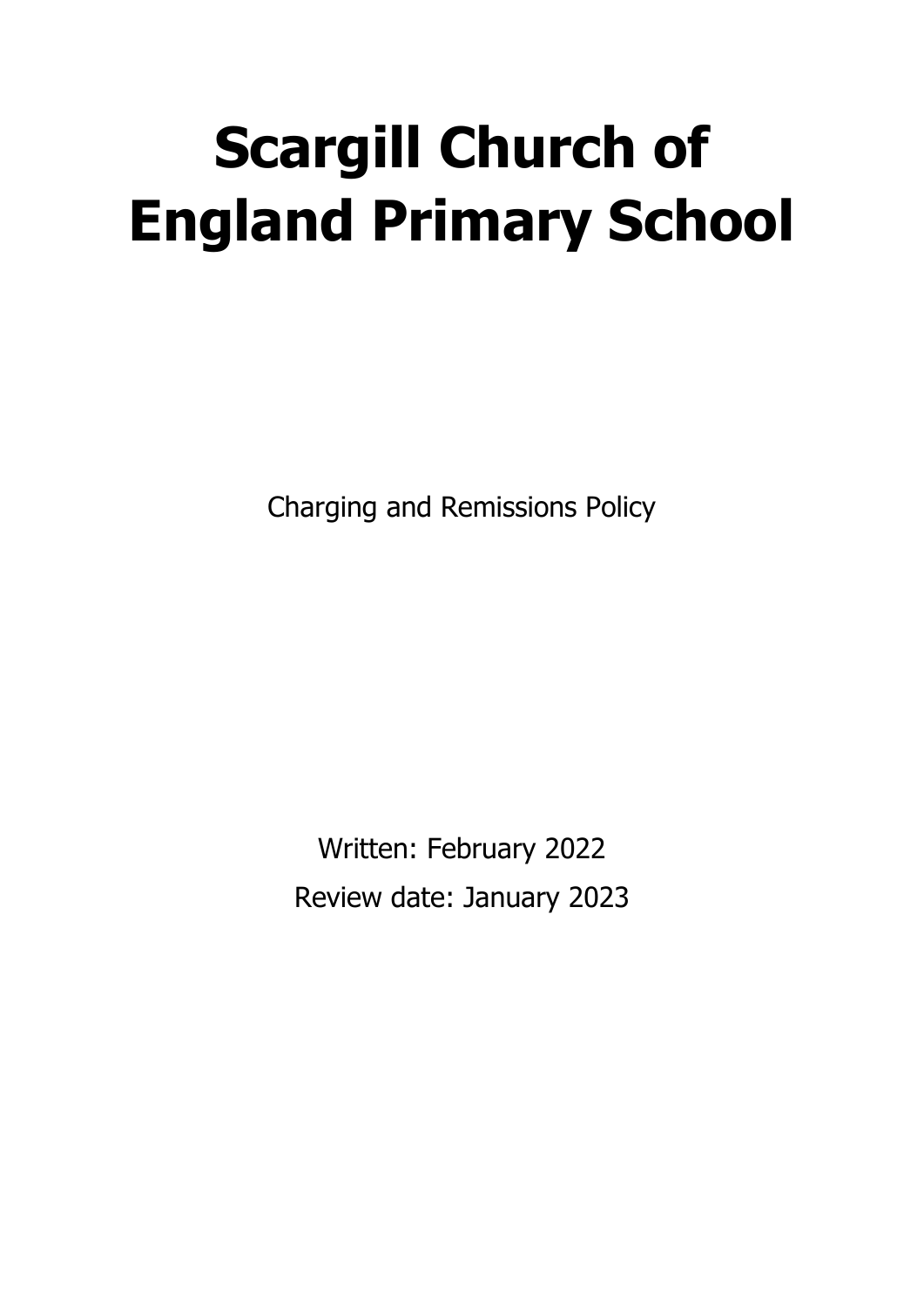

## **Scargill Church of England Primary School**

### **Charging and Remissions Policy**

At Scargill School we believe that all our pupils should have an equal opportunity to benefit from school activities and visits both curricular and extra curricular.

This policy describes how we will do our best to ensure a good range of visits and activities is offered and at the same time, try to minimise the financial barriers which may prevent some pupils taking full advantage of the opportunities. We hope too that it will minimise distress for our parents or carers.

The School Day is defined as Monday – Friday from 8:50am – 12:15pm and 1:15pm – 3:25pm. It does not include the lunch hour.

#### **1. Charging**

This policy identifies activities for which

- $\cdot$  Charges will not be made  $\cdot$  Charges will be made
- Charges may be waived.

#### **2. Voluntary Contributions**

Separately from the matter of charging, schools may always seek voluntary contributions in order to offer a wide variety of experiences to pupils. All requests for voluntary contributions will emphasise their voluntary nature and the fact that parents of pupils who do not make contributions will be treated no differently from those who have. However it will also be made clear that the activity will not take place if parents or carers are reluctant to support it.

#### **Charging Charges will not be made for:-**

- All activities which are part of the National Curriculum and Religious Education. These will be provided free of charge during the school day.
- Scargill School Staff time when an after school or lunchtime club is run.
- Use of school premises for staff run clubs for pupils.

#### **Charges will be made for:-**